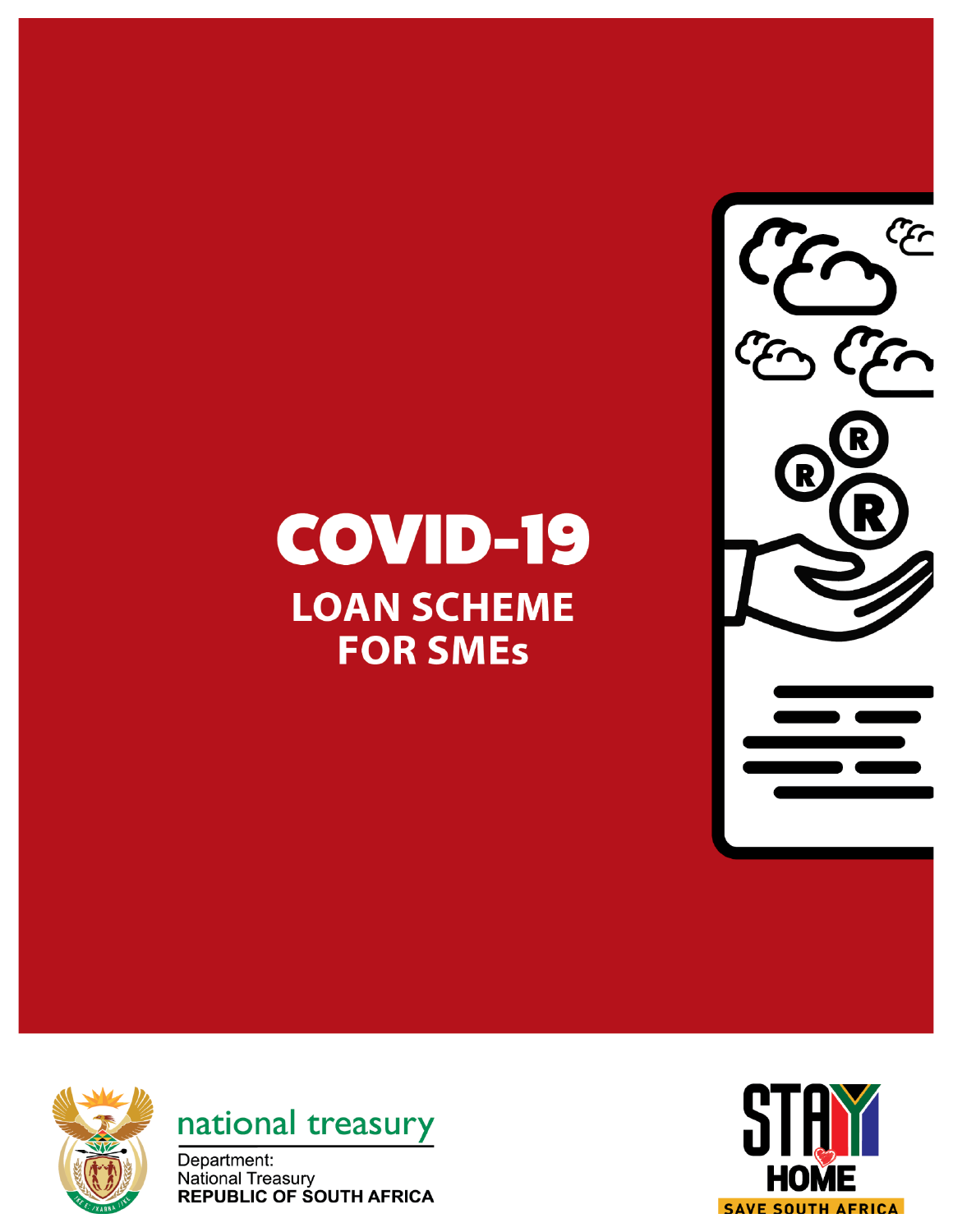## **COVID-19 GUARANTEED LOAN SCHEME FOR SMALL AND MEDIUM ENTERPRISES**

As announced by the President, National Treasury, the South African Reserve Bank and commercial banks have jointly created a guaranteed loan scheme. The purpose of this scheme is to help small and medium-sized businesses and the economy.

In terms of this scheme, R200 billion will be ultimately made available for new loans to existing customers. The initial phase will be R100 billion.

The key features of the Covid-19 loan guarantee scheme are:

- 1. Covid-19 loans will be available from banks to eligible businesses in good standing with their commercial banks with an annual turnover of less than R300 million.
- 2. Funds borrowed through this scheme can be used for operational expenses such as salaries, rent and lease agreements, contracts with suppliers, etc. Loans will cover up to three months of operational costs and will be drawn down monthly.
- 3. Banks are not obliged to extend Covid-19 loans, and those that do will use their normal riskevaluation and credit-application processes. A business' owners may be required to sign surety for the loan.
- 4. Each business may accept only one Covid-19 loan.
- 5. Covid-19 loans will be offered at a single, agreed lending rate by all banks participating in the scheme. The rate will track the repo rate.
- 6. A six-month repayment holiday will commence from the first drawdown, although interest will accumulate from the date on which the first drawdown on the loan occurs.
- 7. Repayment of interest and capital starts after six months and businesses have a maximum of 60 months to do so. Borrowers can repay the loan ahead of schedule.
- 8. The scheme will be rolled out by banks over the next few weeks.

The scheme works on the principle that profits and losses are ultimately shared between government and the banks. The scheme will receive all 'profits' on the loans, i.e. the difference between the rate at which banks lend the money (together with limited costs). This will include a guarantee fee charged to the banks in relation to the scheme. These profits will be used to offset any losses that the scheme makes. If the scheme suffers any further losses, these will be absorbed by the banks themselves, capped at 6 per cent of the size of the loan. Any further losses will ultimately be covered by the fiscus.

Please contact your bank for further details and eligibility criteria.